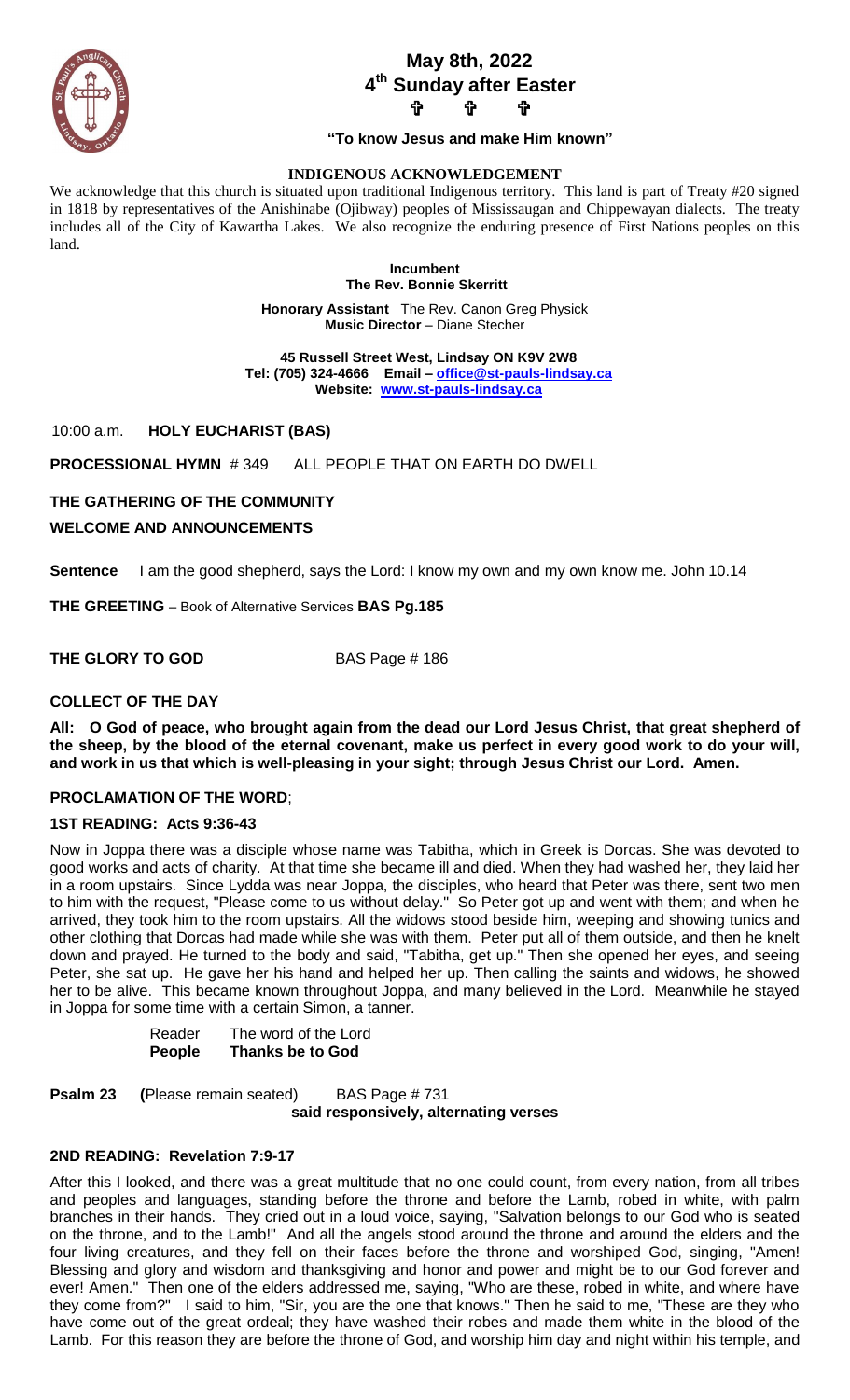the one who is seated on the throne will shelter them. They will hunger no more, and thirst no more; the sun will not strike them, nor any scorching heat; for the Lamb at the center of the throne will be their shepherd, and he will guide them to springs of the water of life, and God will wipe away every tear from their eyes."

> Reader The word of the Lord **People Thanks be to God**

**Gradual Hymn # 520 verses 1 & 2**

## **THE KING OF LOVE MY SHEPHERD IS**

### **THE HOLY GOSPEL– John 10:22-30** (All Stand)

#### **"Glory to you, Lord Jesus Christ"**

At that time the festival of the Dedication took place in Jerusalem. It was winter, and Jesus was walking in the temple, in the portico of Solomon. So the Jews gathered around him and said to him, "How long will you keep us in suspense? If you are the Messiah, tell us plainly." Jesus answered, "I have told you, and you do not believe. The works that I do in my Father's name testify to me; but you do not believe, because you do not belong to my sheep. My sheep hear my voice. I know them, and they follow me.

I give them eternal life, and they will never perish. No one will snatch them out of my hand. What my Father has given me is greater than all else, and no one can snatch it out of the Father's hand. The Father and I are one."

#### **"Praise to you, Lord Jesus Christ"**

#### **Gradual Hymn # 520 verses 3 & 4**

### **THE KING OF LOVE MY SHEPHERD IS**

**SERMON** – Brian Walsh A Place Called Home Director

**The APOSTLES' CREED** (BAS Page 189)

## **PRAYERS OF THE PEOPLE Litany # 6 (BAS Pg. 115)**

As we sit or kneel In God's presence, let us pray to the Lord, **saying, "Lord, have mercy."**

**CONFESSION AND ABSOLUTION** BAS Page 191

**THE PEACE** BAS Page 192

#### **OFFERTORY HYMN # 399**

### **NOW THANK WE ALL OUR GOD**

## **THE CELEBRATION OF THE EUCHARIST –**

### **PRAYER OVER THE GIFTS**

Celebrant God of loving care, you spread before us the table of life, and give us the cup of salvation to drink. Keep us always in the fold of your Son Jesus Christ, our Saviour and our shepherd.. **Amen.**

## **THE GREAT THANKSGIVING**

| <b>EUCHARISTIC PRAYER #2</b> | <b>BAS Pg. 196</b> |
|------------------------------|--------------------|
|------------------------------|--------------------|

| THE LORD'S PRAYER           | BAS pg. 211        |
|-----------------------------|--------------------|
| <b>BREAKING OF BREAD #8</b> | <b>BAS Pg. 213</b> |

Celebrant (Alleluia!) Christ our Passover is sacrificed for us;

## **All Therefore, let us keep the feast. (Alleluia!)**

### **LAMB OF GOD (Agnus Dei)**

Celebrant Lamb of God, you take away the sins of the world, have mercy upon us. **All Lamb of God, you take away the sins of the world, have mercy upon us. Lamb of God, you take away the sins of the world, grant us peace.** 

### **PRAYER FOR SPIRITUAL COMMUNION**

Celebrant Those wishing to do so may make their spiritual communion by joining in this prayer with me now: